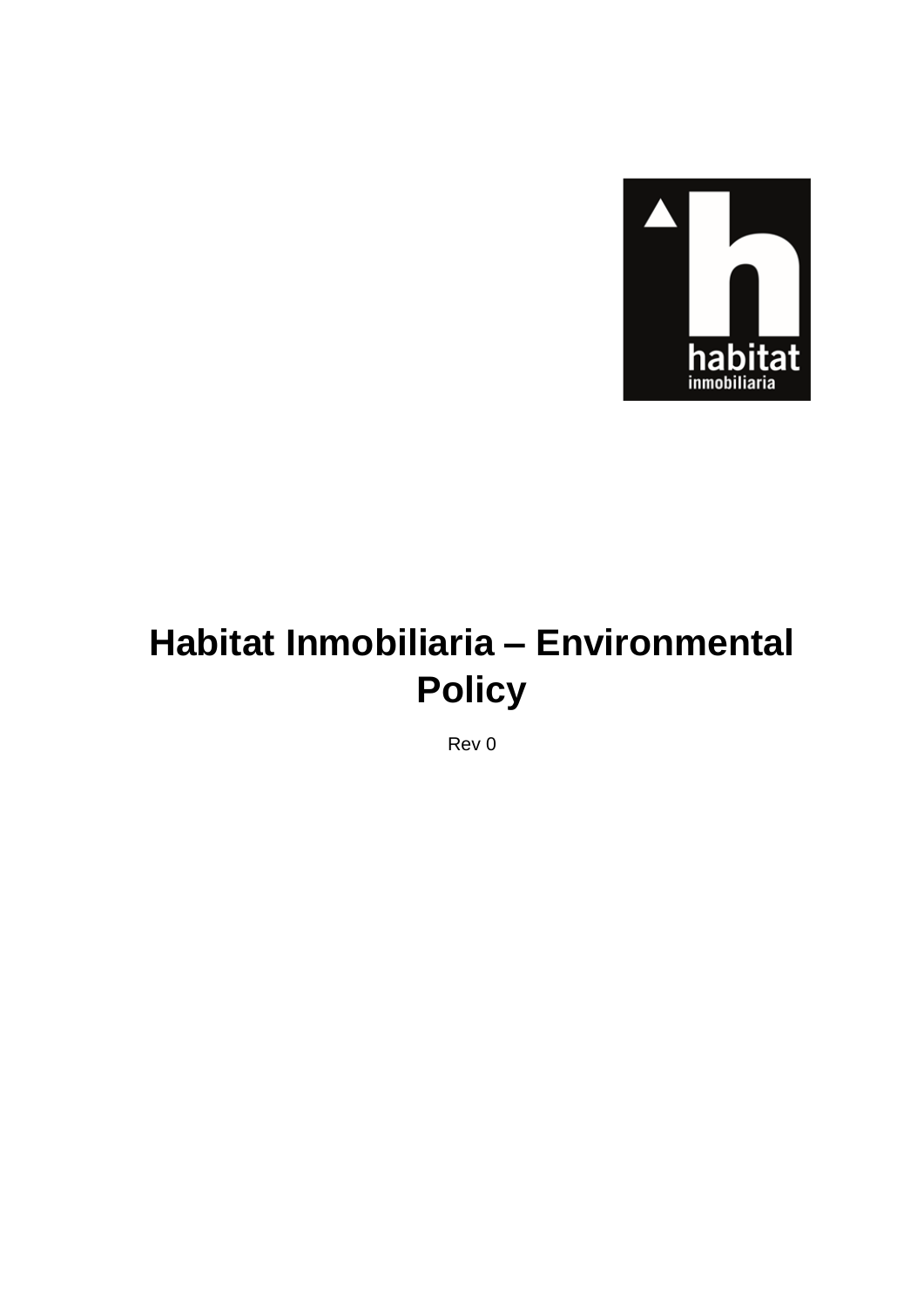

## **TABLE OF CONTENTS**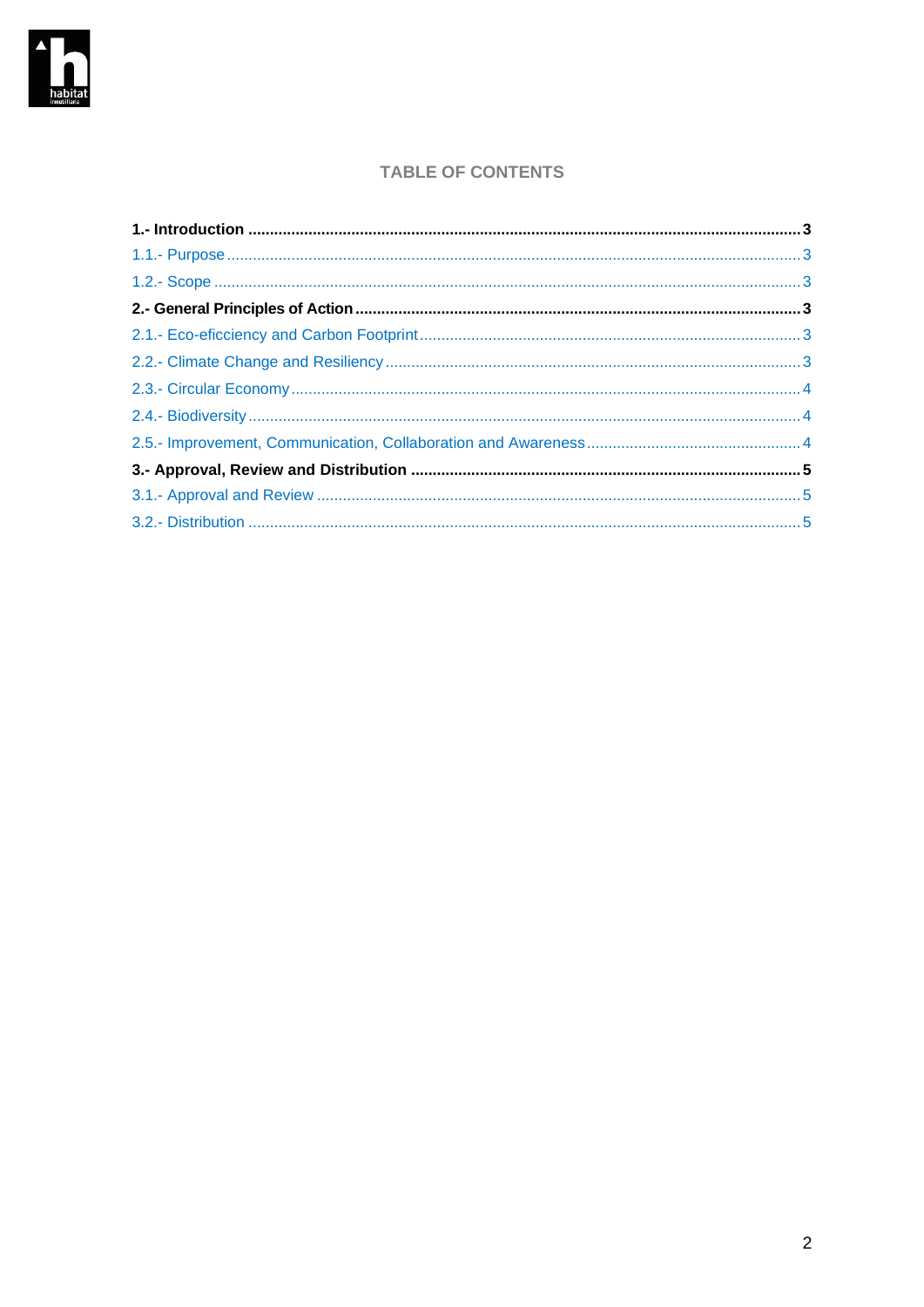

# <span id="page-2-0"></span>**1.- Introduction**

The Management Board of PROMOCIONES HABITAT, S.A.U., (hereinafter, together with its subsidiaries and investees, referred to as "**HABITAT**" or the "**Company**") is responsible for the non-delegable task of determining the Company's strategy and corporate policies, and for the supervision of its internal control systems. The Management Board, in the exercise of its duties and in accordance with our Code of Ethics, adopts the present Environmental Policy as a subsequent and strong commitment to environmental protection.

#### <span id="page-2-1"></span>**1.1.- Purpose**

The purpose of the present Policy is to establish HABITAT's overall framework for action in order to achieve low-carbon property developments models. Therefore, and in line with the target set by the EU to be climateneutral by 2050, HABITAT introduces as a core strategic line the mitigation of Climate Change through the reduction of carbon footprint and GHG (Greenhouse Gases) emissions related to the activities of the Company. HABITAT will always seek to obtain the highest sustainable level of energy-efficiency and of reduction of water footprint in all its property developments, in its regional units and points of sale.

### <span id="page-2-2"></span>**1.2.- Scope**

The present policy is applicable to all activities undertaken by HABITAT and must be complied with by all employees (permanent and temporary), managers and members of the Board of Directors, (hereinafter, referred to together as "**Subject People**").

# <span id="page-2-3"></span>**2.- General Principles of Action**

In accordance with the present policy, the principles that will guide the action undertaken by HABITAT and the Subject People are:

#### <span id="page-2-4"></span>**2.1.- Eco-efficiency and Carbon Footprint**

- **A** Improving the energy-efficiency of our developments, branch offices and points of sale in order to reduce the greenhouse gases (GHG) emissions and the consumption of natural resources.
- **A** Promoting the decarbonisation of property developments and reducing the carbon footprint of the Company; promoting the use of renewable energy and optimizing the energy demand required by developments.
- ▲ Reducing water footprint in developments to ensure water future.

#### <span id="page-2-5"></span>**2.2.- Climate Change and Resiliency**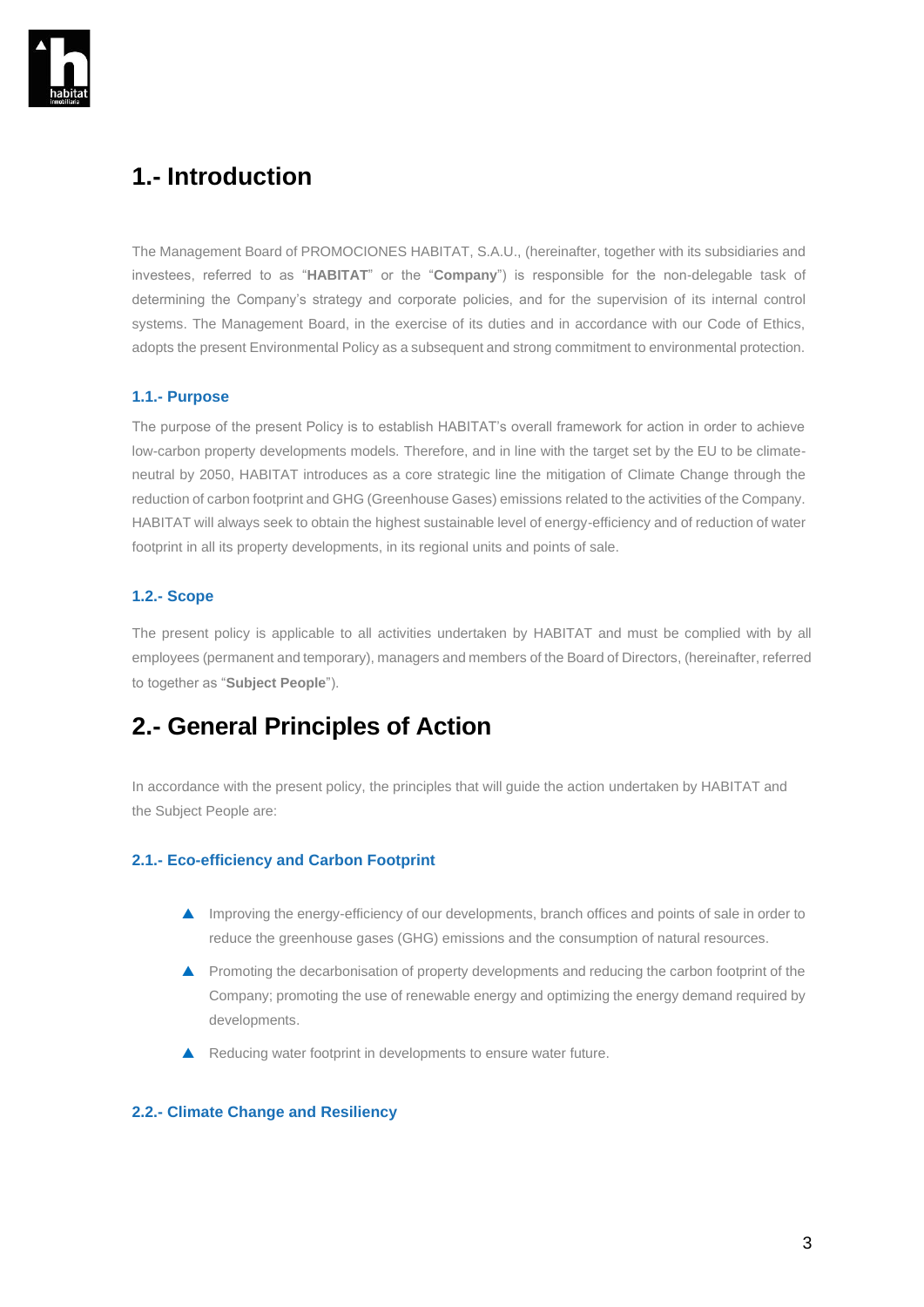

- $\triangle$  Managing the regulatory, reputational and market risks related to climate change in our activities, including them in HABITAT's risk map and including, where appropriate, opportunities management.
- Managing risks and physical impacts of developments derived from the different scenarios of climate change, with the aim of taking the necessary measures to ensure the business adaptation to the physical and transitional expected changes.

#### <span id="page-3-0"></span>**2.3.- Circular Economy**

- **A** Promoting responsible sourcing by considering the environmental impact and the compliance with ESG criteria of the selected suppliers and by the purchase of the necessary materials/resources for the product (our dwellings), the process (its execution) and the development of activities in the offices. Priority shall be given to the use of materials that (among other requirements): (i) itemize its potential impacts on human health and environment; (ii) are non-toxic (low volatile organic compound emissions); and that are easily recyclable and count on a high level of, renewable and recycled material.
- **A** Promoting the implementation of circular economy in the property developments, taking into account the life cycle of materials during the design and materials specification phase, prioritizing the use of sustainable materials and promoting the development and use of products with an environmental product declaration in our property developments.
- Efficiently using natural resources and raw materials, minimizing the generation of solid and hazardous waste in the works undertaken and responsibly managing such waste where complete disposal is not feasible.

#### <span id="page-3-1"></span>**2.4.- Biodiversity**

- $\blacktriangle$  Incorporating biodiversity conservation in the business strategy, as a key element in the decisionmaking process when related to design, implementation, and property operations.
- Maximising the potential of biodiversity in each location under the principles of conservation and protection, considering the infrastructure in terms of biodiversity as an investment that constitutes an asset and shall be measured and monitored.

#### <span id="page-3-2"></span>**2.5.- Improvement, Communication, Collaboration and Awareness**

- **A** Monitoring the environmental performance of HABITAT's activities.
- Reporting (regularly and objectively) the environmental performance and the impact of our activities
- Minimising environmental impact of our residential developments by achieving the involvement of all key players, stakeholders consultation and the collaboration with public and private organisations and institutions.